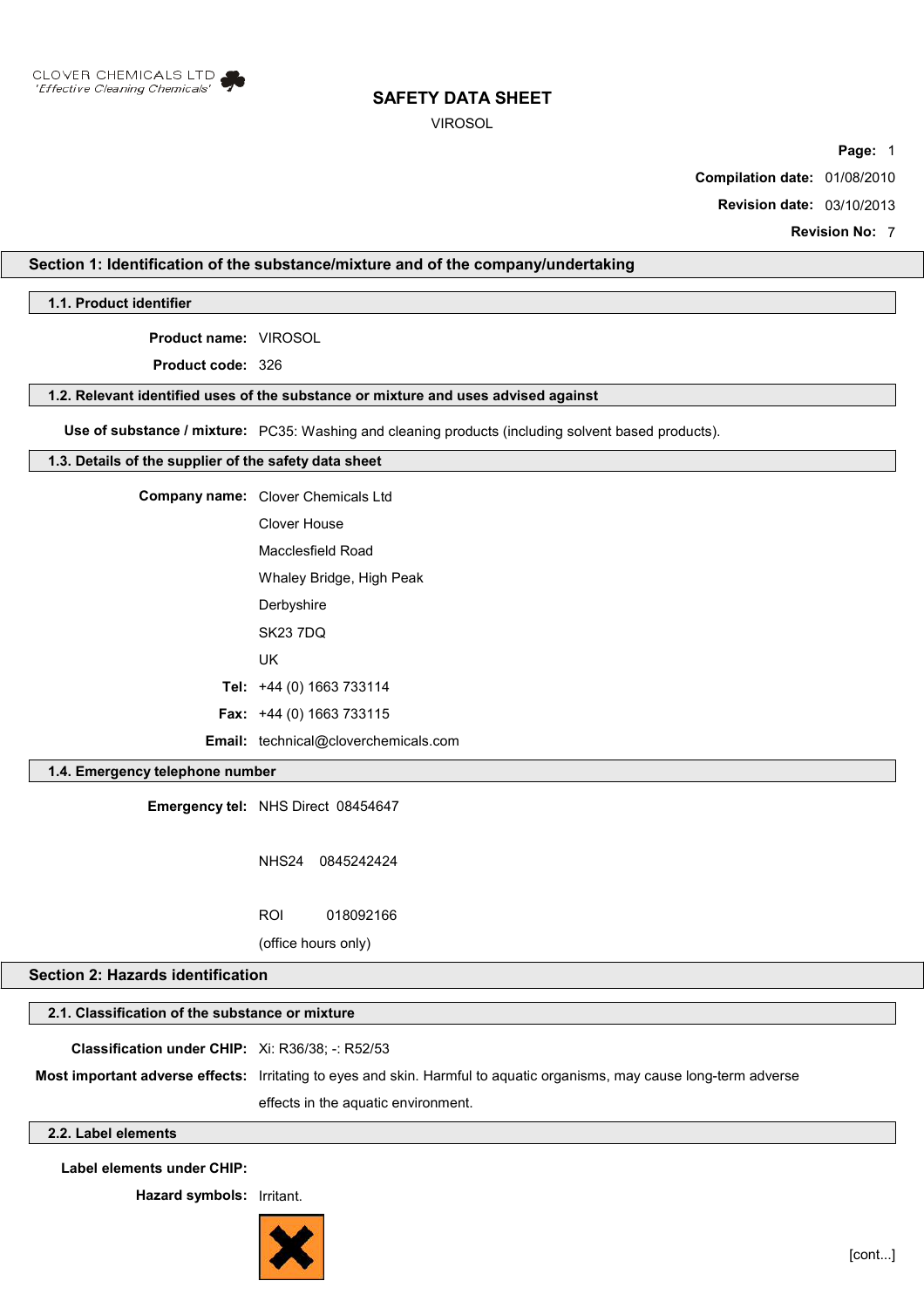VIROSOL

|  |                                                                                             | Page: 2 |  |
|--|---------------------------------------------------------------------------------------------|---------|--|
|  | <b>Risk phrases:</b> R36/38: Irritating to eyes and skin.                                   |         |  |
|  | R52/53: Harmful to aguatic organisms, may cause long-term adverse effects in the aguatic    |         |  |
|  | environment.                                                                                |         |  |
|  | <b>Safety phrases:</b> S1/2: Keep locked up and out of the reach of children.               |         |  |
|  | S7: Keep container tightly closed.                                                          |         |  |
|  | S25: Avoid contact with eyes.                                                               |         |  |
|  | S26: In case of contact with eyes, rinse immediately with plenty of water and seek medical  |         |  |
|  | advice.                                                                                     |         |  |
|  | Precautionary phrases: Contains limonene (citrus dulcis). May produce an allergic reaction. |         |  |
|  |                                                                                             |         |  |

**2.3. Other hazards**

**PBT:** This product is not identified as a PBT substance.

#### **Section 3: Composition/information on ingredients**

#### **3.2. Mixtures**

#### **Hazardous ingredients:**

#### C 12/15 (MEAN VALUE C<14)A.>6-9 EO (DID 28)

| <b>EINECS</b>                         | CAS       | <b>CHIP Classification</b> | <b>CLP Classification</b>            | Percent |
|---------------------------------------|-----------|----------------------------|--------------------------------------|---------|
| POLYMER                               | 9043-30-5 | ' Xn: R22: Xi: R41         | Eye Dam. 1: H318; Acute Tox. 4: H302 | 1-10%   |
| C9/11 A,5-11 EO MULTIBRANCHED(DID 23) |           |                            |                                      |         |

| 100/<br>$\ddot{\phantom{0}}$<br>-<br>or<br>$\mathbf{v}$<br>$\overline{\phantom{a}}$<br>'24.<br>YMFR<br>R4<br>AI.<br>$\sim$ |
|----------------------------------------------------------------------------------------------------------------------------|
|----------------------------------------------------------------------------------------------------------------------------|

## LIMONENE ( CITRUS DULCIS )

| 232-433-8 | 8028-48-6 | ' -: R10; Xn: R65; Xi: R38; Sens.: | Flam. Lig. 3: H226; Aguatic Acute 1:       | <1% |
|-----------|-----------|------------------------------------|--------------------------------------------|-----|
|           |           | R43: N: R50/53: Xn: R65            | H400; Aquatic Chronic 1: H410; Skin Irrit. |     |
|           |           |                                    | 2: H315; Skin Sens. 1: H317; Asp. Tox.     |     |
|           |           |                                    | 1: H304                                    |     |

## **Section 4: First aid measures**

### **4.1. Description of first aid measures**

| <b>Skin contact:</b> Wash immediately with plenty of soap and water.                                      |
|-----------------------------------------------------------------------------------------------------------|
| <b>Eye contact:</b> Bathe the eye with running water for 15 minutes. Transfer to hospital for specialist  |
| examination.                                                                                              |
| Ingestion: Wash out mouth with water. Do not induce vomiting. If conscious, give half a litre of water to |
| drink immediately. Transfer to hospital as soon as possible.                                              |

**Inhalation:** Transfer to hospital as soon as possible.

#### **4.2. Most important symptoms and effects, both acute and delayed**

**Skin contact:** There may be irritation and redness at the site of contact.

**Eye contact:** There may be pain and redness. The eyes may water profusely. There may be severe pain. The vision may become blurred. May cause permanent damage.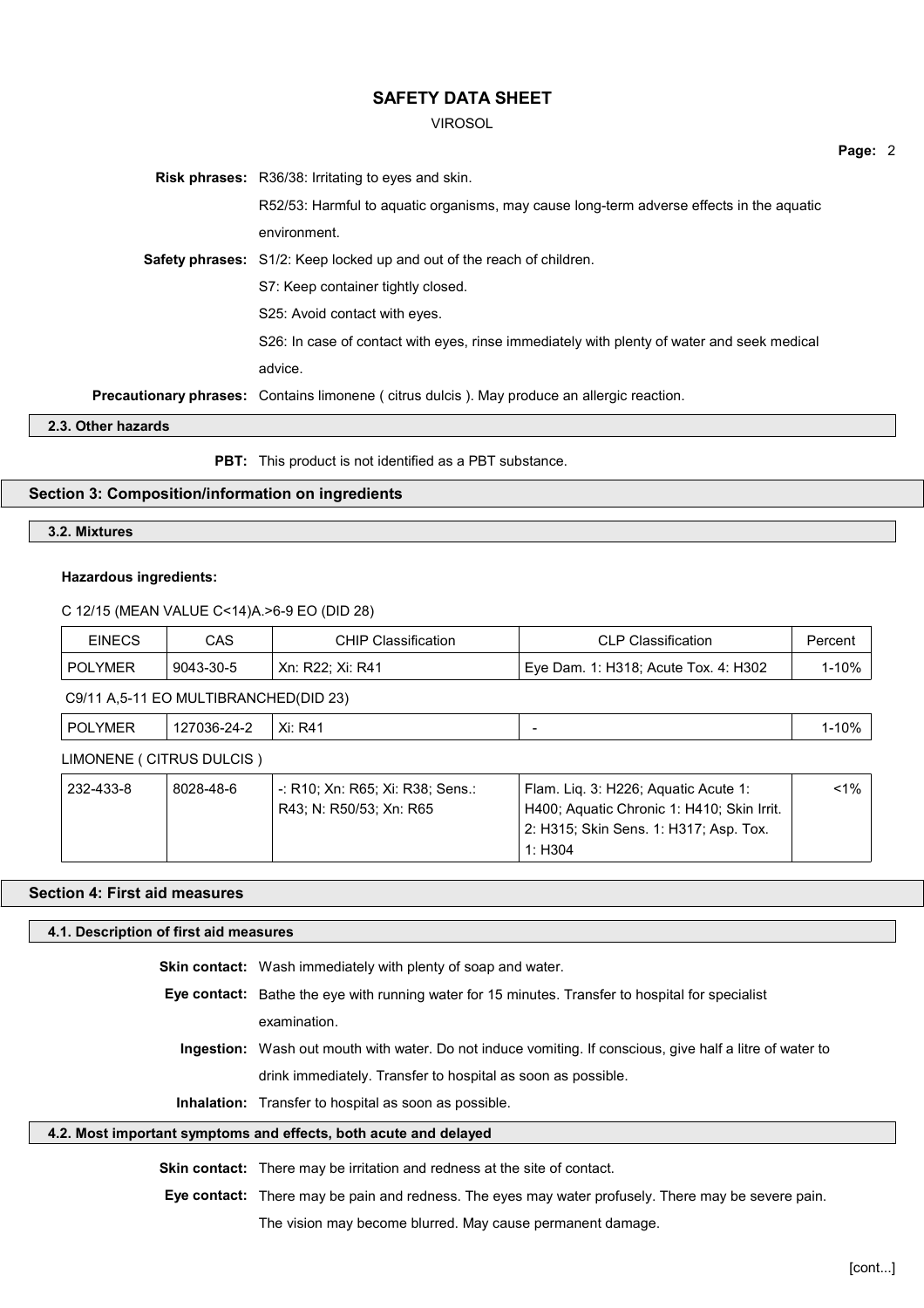#### VIROSOL

**Page:** 3

**Ingestion:** There may be soreness and redness of the mouth and throat. Nausea and stomach pain may occur.

**Inhalation:** There may be irritation of the throat with a feeling of tightness in the chest.

**Delayed / immediate effects:** Immediate effects can be expected after short-term exposure.

#### **4.3. Indication of any immediate medical attention and special treatment needed**

**Immediate / special treatment:** Eye bathing equipment should be available on the premises.

#### **Section 5: Fire-fighting measures**

**5.1. Extinguishing media**

**Extinguishing media:** Suitable extinguishing media for the surrounding fire should be used. Use water spray to cool

containers.

#### **5.2. Special hazards arising from the substance or mixture**

**Exposure hazards:** In combustion emits toxic fumes of carbon dioxide / carbon monoxide.

#### **5.3. Advice for fire-fighters**

**Advice for fire-fighters:** Wear self-contained breathing apparatus. Wear protective clothing to prevent contact with skin and eyes.

**Section 6: Accidental release measures**

#### **6.1. Personal precautions, protective equipment and emergency procedures**

**Personal precautions:** Mark out the contaminated area with signs and prevent access to unauthorised personnel.

Do not attempt to take action without suitable protective clothing - see section 8 of SDS. Turn

leaking containers leak-side up to prevent the escape of liquid.

#### **6.2. Environmental precautions**

**Environmental precautions:** Do not discharge into drains or rivers. Contain the spillage using bunding.

#### **6.3. Methods and material for containment and cleaning up**

**Clean-up procedures:** Transfer to a suitable container.

**6.4. Reference to other sections**

**Reference to other sections:** Refer to section 8 of SDS.

#### **Section 7: Handling and storage**

#### **7.1. Precautions for safe handling**

**Handling requirements:** Avoid direct contact with the substance. Ensure there is sufficient ventilation of the area.

Avoid the formation or spread of mists in the air.

#### **7.2. Conditions for safe storage, including any incompatibilities**

**Storage conditions:** Store in cool, well ventilated area. Keep container tightly closed.

**Suitable packaging:** Polyethylene. Stainless steel.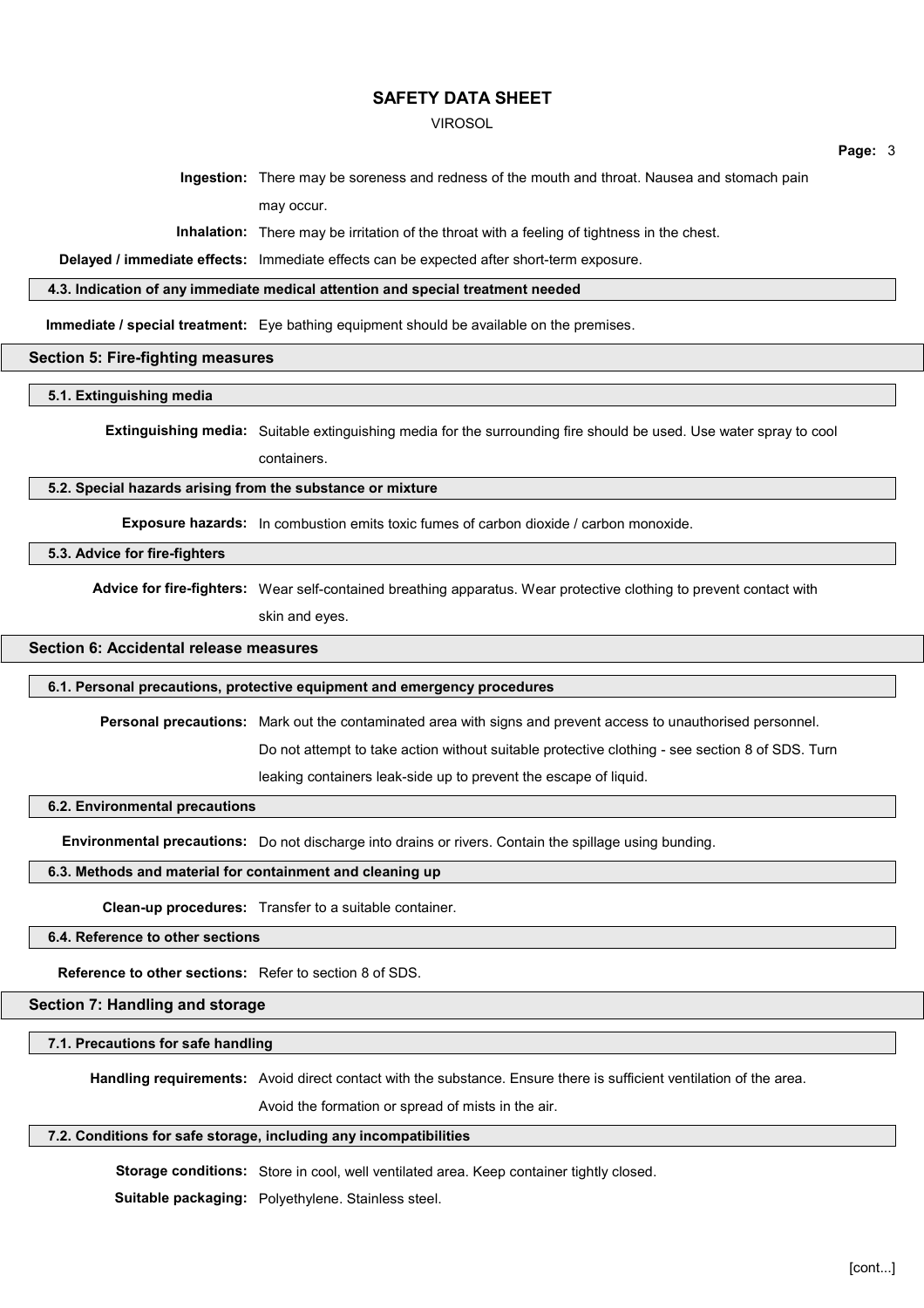VIROSOL

**Page:** 4

#### **7.3. Specific end use(s)**

**Specific end use(s):** No data available.

#### **Section 8: Exposure controls/personal protection**

#### **8.1. Control parameters**

**Workplace exposure limits:** No data available.

#### **8.1. DNEL/PNEC Values**

**DNEL / PNEC** No data available.

**8.2. Exposure controls**

**Engineering measures:** Ensure there is sufficient ventilation of the area.

**Respiratory protection:** Respiratory protection not required.

**Hand protection:** Protective gloves. Gloves (alkali-resistant).

**Eye protection:** Ensure eye bath is to hand. Safety glasses.

**Skin protection:** Protective clothing.

#### **Section 9: Physical and chemical properties**

#### **9.1. Information on basic physical and chemical properties**

| <b>State: Liquid</b>                |                                                  |                          |                        |
|-------------------------------------|--------------------------------------------------|--------------------------|------------------------|
| <b>Colour: Orange</b>               |                                                  |                          |                        |
|                                     | <b>Odour:</b> Pleasant                           |                          |                        |
| <b>Evaporation rate: Moderate</b>   |                                                  |                          |                        |
|                                     | <b>Oxidising:</b> Non-oxidising (by EC criteria) |                          |                        |
| <b>Solubility in water: Soluble</b> |                                                  |                          |                        |
| Also soluble in: Fthanol.           |                                                  |                          |                        |
|                                     | <b>Viscosity: Non-viscous</b>                    |                          |                        |
| Boiling point/range°C: 100          |                                                  | Melting point/range°C: 0 |                        |
| <b>Relative density: 1.0 - 1.1</b>  |                                                  |                          | <b>pH:</b> 11.4 $@1\%$ |
|                                     |                                                  |                          |                        |

**9.2. Other information**

**Other information:** No data available.

#### **Section 10: Stability and reactivity**

**10.1. Reactivity**

**Reactivity:** Stable under recommended transport or storage conditions.

**10.2. Chemical stability**

**Chemical stability:** Stable under normal conditions.

**10.3. Possibility of hazardous reactions**

**Hazardous reactions:** Hazardous reactions will not occur under normal transport or storage conditions.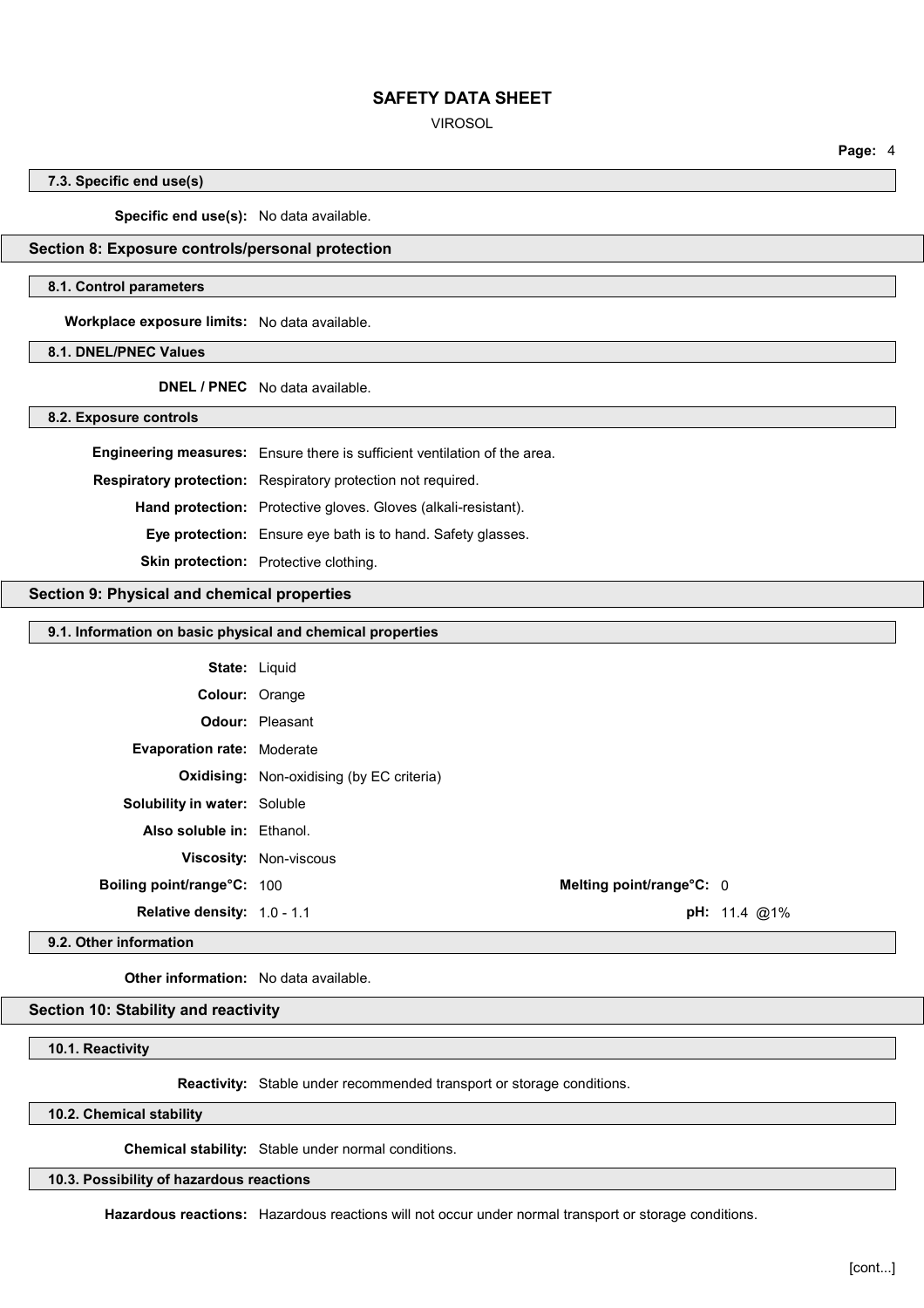VIROSOL

**Page:** 5

#### **10.4. Conditions to avoid**

#### **10.5. Incompatible materials**

**Materials to avoid:** Strong oxidising agents.

#### **10.6. Hazardous decomposition products**

**Haz. decomp. products:** In combustion emits toxic fumes of carbon dioxide / carbon monoxide.

#### **Section 11: Toxicological information**

**11.1. Information on toxicological effects**

#### **Hazardous ingredients:**

#### **C 12/15 (MEAN VALUE C<14)A.>6-9 EO (DID 28)**

| ORL<br><b>RAT</b><br>LD50<br>a/kc<br>$\cdot$<br>. . |
|-----------------------------------------------------|
|-----------------------------------------------------|

#### **C9/11 A,5-11 EO MULTIBRANCHED(DID 23)**

| ΩF<br>. .<br>- 750<br>חי.<br>ິ<br>$ -$<br>$ -$<br>$\cdot$ $\cdot$<br>. . |  |
|--------------------------------------------------------------------------|--|
|--------------------------------------------------------------------------|--|

#### **Relevant effects for mixture:**

| Effect            | ⊀oute                     | <b>Basis</b>                  |
|-------------------|---------------------------|-------------------------------|
| <b>Irritation</b> | <b>DRM</b><br>$\Omega$ PT | calculated<br>rdous<br>azai i |

**Symptoms / routes of exposure**

**Skin contact:** There may be irritation and redness at the site of contact.

**Eye contact:** There may be pain and redness. The eyes may water profusely. There may be severe pain. The vision may become blurred. May cause permanent damage.

**Ingestion:** There may be soreness and redness of the mouth and throat. Nausea and stomach pain may occur.

**Inhalation:** There may be irritation of the throat with a feeling of tightness in the chest.

**Delayed / immediate effects:** Immediate effects can be expected after short-term exposure.

#### **Section 12: Ecological information**

**12.1. Toxicity**

**Hazardous ingredients:**

#### **C 12/15 (MEAN VALUE C<14)A.>6-9 EO (DID 28)**

| 96H LC50 | ma/l<br>>1 |  |
|----------|------------|--|
|----------|------------|--|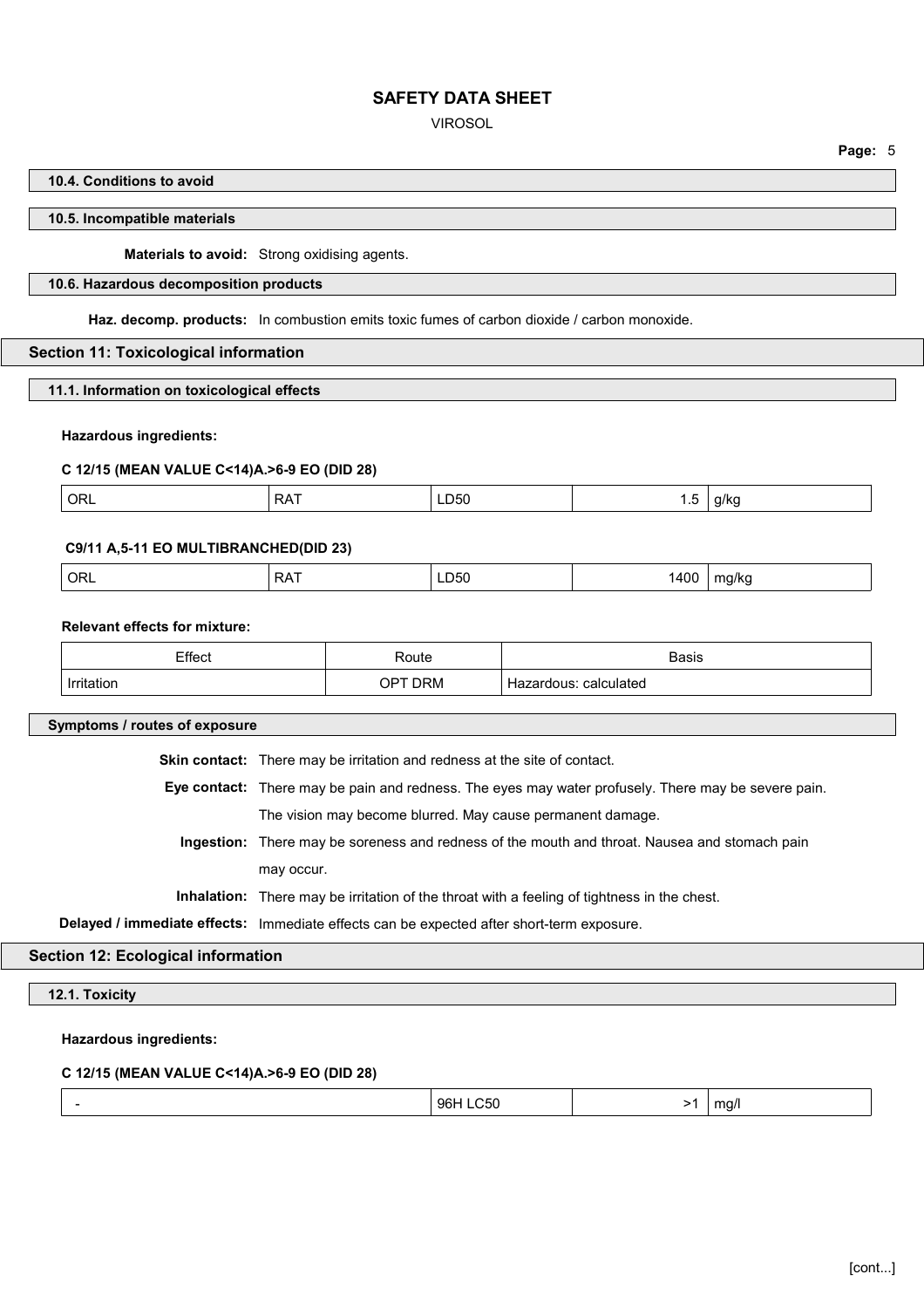VIROSOL

**Page:** 6

 **C9/11 A,5-11 EO MULTIBRANCHED(DID 23)**

- 11.8 mg/l = 12.9 mg/l = 12.9 mg/l = 12.9 mg/l = 12.9 mg/l = 12.9 mg/l = 12.9 mg/l

# **12.2. Persistence and degradability**

**Persistence and degradability:** Biodegradable. The surfactants contained in this preperation comply with the biodegradability criteria as laid down in regulation (EC) No.648/2004 on detergents.

**12.3. Bioaccumulative potential**

**Bioaccumulative potential:** No bioaccumulation potential.

**12.4. Mobility in soil**

**Mobility:** Soluble in water.

## **12.5. Results of PBT and vPvB assessment**

**PBT identification:** This product is not identified as a PBT substance.

**12.6. Other adverse effects**

#### **Section 13: Disposal considerations**

**13.1. Waste treatment methods**

**Disposal of packaging:** Dispose of as normal industrial waste.

**NB:** The user's attention is drawn to the possible existence of regional or national regulations

regarding disposal.

#### **Section 14: Transport information**

**Transport class:** This product does not require a classification for transport.

## **Section 15: Regulatory information**

**15.1. Safety, health and environmental regulations/legislation specific for the substance or mixture**

#### **15.2. Chemical Safety Assessment**

**Chemical safety assessment:** A chemical safety assessment has not been carried out for the substance or the mixture by the supplier.

## **Section 16: Other information**

## **Other information**

**Other information:** This safety data sheet is prepared in accordance with Commission Regulation (EU) No 453/2010. **Phrases used in s.2 and 3:** H226: Flammable liquid and vapour. H302: Harmful if swallowed. H304: May be fatal if swallowed and enters airways. H315: Causes skin irritation. H317: May cause an allergic skin reaction.